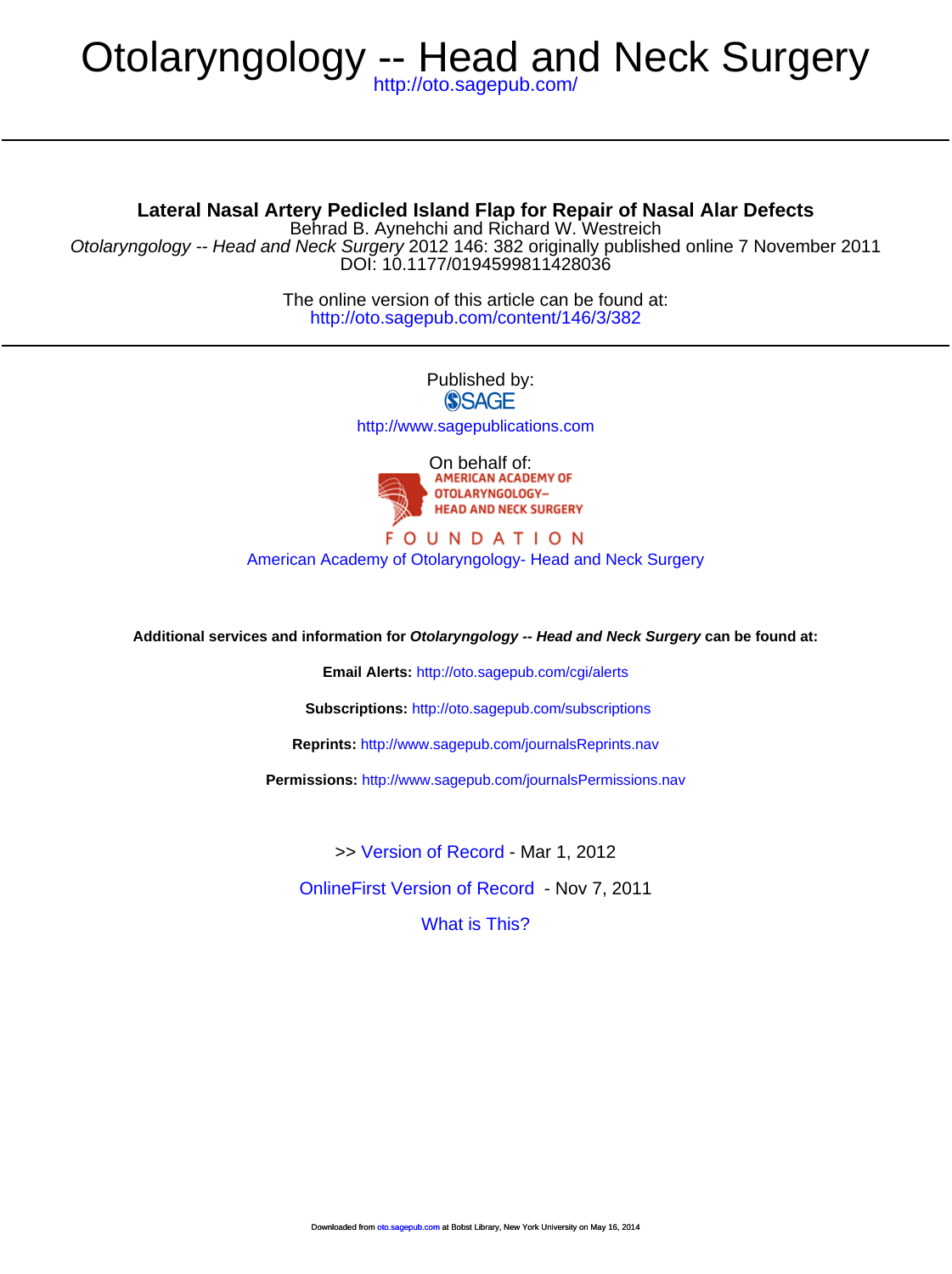# Lateral Nasal Artery Pedicled Island Flap for Repair of Nasal Alar Defects

Behrad B. Aynehchi, MD<sup>1</sup>, and Richard W. Westreich, MD<sup>1</sup>

No sponsorships or competing interests have been disclosed for this article.

#### Keywords

nasal reconstruction, local tissue flaps

Received June 8, 2011; revised September 7, 2011; accepted October 6, 2011.

The lower third of the nose is a prominent structure vulnerable to cutaneous malignancies. From a reconstructive standpoint, patients with moderate-sized defects that do not involve the alar rim or supra-alar crease represent a reasonably rare but singularly unique situation. Single stage flaps will typically cross the supra-alar crease and multi-staged flaps are often considered too aggressive for the lesion in question, unless full subunit excision and reconstruction is performed.<sup>1</sup> It is for this specific anatomic indication that the lateral nasal island flap was designed. The small flap is ideal for moderate alar lesions (1-1.5 cm), supplying acceptable texture and color matches based on a well-vascularized pedicle in a single-stage procedure. It also allows for cartilage grafting underneath the flap and avoids violation of the supra-alar crease.

# Materials and Methods

#### Subjects

To date, three patients have been reconstructed using the lateral nasal artery island flap. All procedures were performed by the same surgeon (RWW) between 2008 and 2010. All patients were followed with photographic documentation; all granted written informed consent. A State University of New York Downstate Medical Center at Long Island College Hospital Institutional Review Board waiver was granted for this study.

### Surgical Technique

The flap is designed parallel to the attachment of the nose to the face (Figure 1; Figure S1 available at otojournal.org). The center point of the flap should be placed according to the arc of rotation required to resurface the defect. Measurement from the inferior pyriform rim to the distal aspect of the defect is performed. The center of the flap should be equidistant from the edge of the pyriform rim.



AMERICAN ACADEMY OF

sagepub.com/journalsPermissions.nav DOI: 10.1177/0194599811428036





Figure 1. Lateral nasal artery pedicled island flap surgical procedure. Steps can be followed from the top left and proceeding clockwise.

Skin incision can be as large as  $1 \times 2$  cm in width and length, with the long axis paralleling the nasofacial junction. Incision on the medial edge is taken down to the nasal

<sup>1</sup>Department of Otolaryngology-Head and Neck Surgery, State University of New York Downstate Medical Center, Brooklyn, New York, USA

This article was presented at the Triologic Society poster session of the Combined Otolaryngology Spring Meeting in Chicago, Illinois, April-May 2011.

#### Corresponding Author:

Behrad B. Aynehchi, MD, SUNY Downstate Medical Center, Department of Otolaryngology–Head and Neck Surgery, 450 Clarkson Avenue, Box 126, Brooklyn, NY 11203, USA Email: baynehchi@gmail.com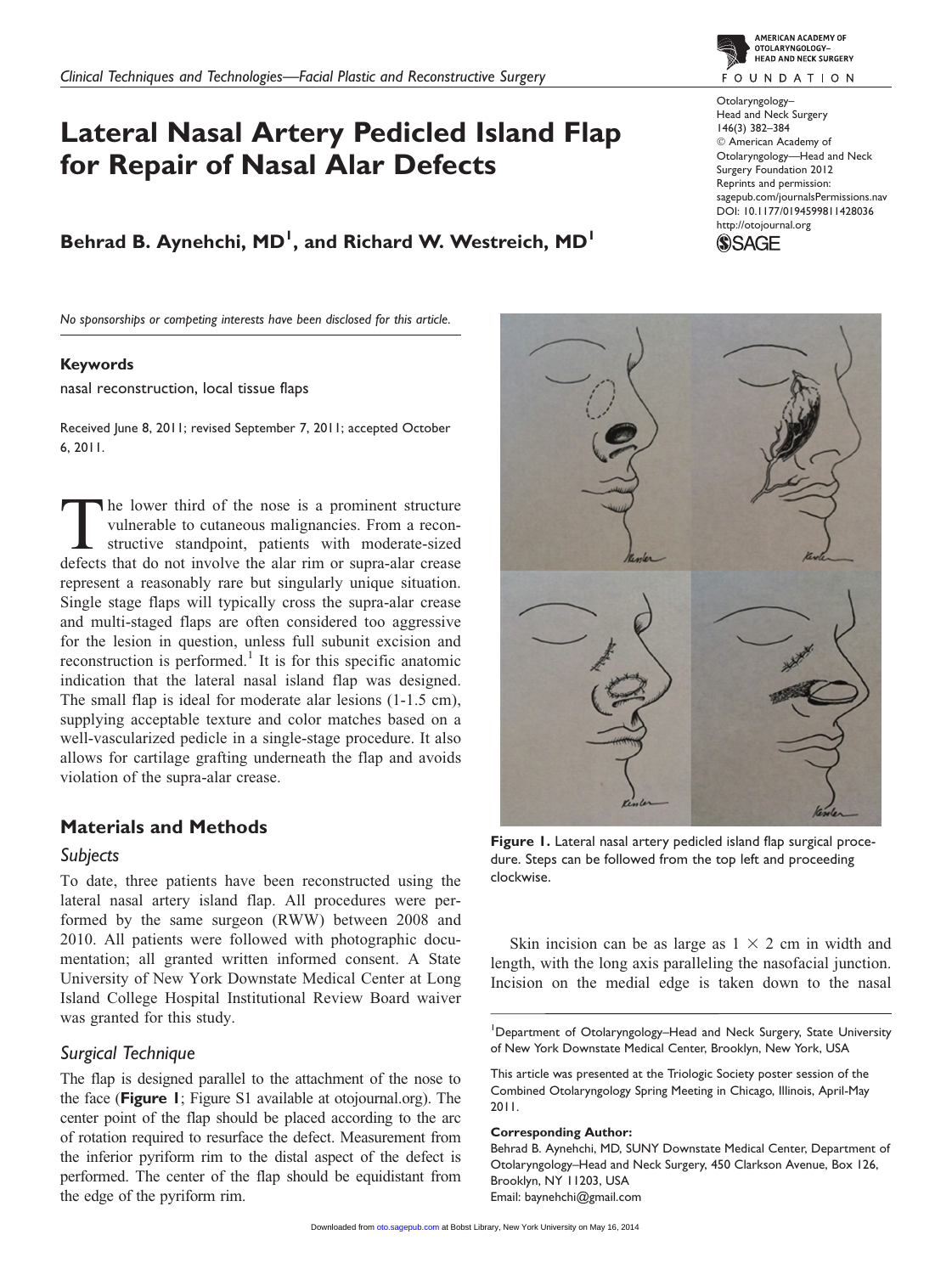

Figure 2. Preoperative (top row) and 1-year-postoperative (bottom row) findings for patient #1.

bones. Subperiosteal dissection is then done down to the inferolateral pyriform rim, and subperichondrial dissection is done along the upper lateral cartilage. Additional dissection is done along the bony and cartilaginous nasal dorsum for later closure purposes. Subcutaneous dissection is then done along the lateral aspect, both into the cheek and inferiorly to the pyriform rotation point. As one crosses underneath the flap to communicate with the subperiosteal nasal dissection, care is taken to stay superficial and avoid injury to the angular vessels. After 270 degrees of fat pedicle have been freed, the dissection is taken onto the medial aspect of the pedicle. Transition from subperiosteal and subperiochondrial to subcutaneous dissection occurs. As the surgeon approaches the inferior aspect of the upper lateral cartilage, attention is given to identify the lateral nasal artery, which will routinely course into the scroll region to traverse the lower lateral cartilage.

Subcutaneous dissection is done underneath the supra-alar crease just above the nasal superficial muscular aponeurotic system. Once an entry pocket is created, the flap is brought through this pocket and placed into the defect. If, at the time of flap inset, the arc of rotation is limited, then additional subperiosteal elevation can be done along the medial and deep aspects onto the maxilla. Back cuts can be made in the lateral fat pedicle. The donor site is either closed primarily as a linear incision or with a secondary bilobed or note flap.

#### **Results**

All repairs yielded satisfactory results with no necrosis, alar notching, or flap loss (Figure 2; Figures S2 and S3 available at otojournal.org). All repairs had cartilage grafts placed underneath the lower edge of the defect in order to provide alar support. One patient had a severe reaction to chromic sutures used to close the donor site. Suture abscess incision and drainage as well as postoperative steroid shots were required. Overall symmetry in addition to symmetry of the alar base, tip, and donor site were intact. Color and texture match, including the alar-facial junction, were excellent as well. One patient required a postoperative steroid injection for pin cushioning. All patients were satisfied with the functional and aesthetic results.

#### **Discussion**

Several approaches to alar lobule defect repair have been described. Although free skin grafts and cutaneous-based skin flaps may be ideal in terms of size and depth of defect, flap failure, postoperative dyspigmentation, and atrophy can contribute to an unpredictable outcome.<sup>1</sup> The bilobed flap is also acceptable for size and skin depth, particularly in regions of thicker skin. However, incisions and resultant scarring over multiple nasal subunits make this a less desirable approach in some circumstances.<sup>2</sup> Another rotational flap, the rhomboid, is suitable for the thin skin of the upper two-thirds of the nose, but is limited in the alar region due to vascularity issues and dog-ear deformities.<sup>1</sup> Transposition flaps including the forehead and Reiger are appropriate for larger lower nasal tip defects, but they are more morbid and bulky relative to alternative techniques.<sup>2</sup> While appropriate for moderate defects of the alar and side wall, advancing cheek flaps and melolabial flaps will efface the supra-alar crease; particularly when accomplished in a single step.<sup>2</sup>

While island flaps based off the lateral nasal artery have been previously described, $3-5$  they have involved skin paddles from the nasolabial fold region. Pedicled flaps taken from the lateral nasal sidewall have not been described. With rare exception, flattening of the nasolabial fold and asymmetry with the contralateral side is a common sequelae of nasolabial fold donor sites. By incorporating a random but robust subcutaneous flat pedicle, we were able to significantly reduce donor site morbidity by utilizing a much less conspicuous area, the junction of the lateral nasal sidewall and cheek.

#### Acknowledgment

Richard M. Rosenfeld, MD, MPH, made special contributions to the study design and presentation of the research.

#### Author Contributions

Behrad B. Aynehchi, conception and design, acquisition of data, analysis and interpretation of data, drafting the article, final approval of the version to be published; Richard W. Westreich, conception and design, acquisition of data, analysis and interpretation of data; drafting the article, final approval of the version to be published.

#### **Disclosures**

Competing interests: None.

- Sponsorships: None.
- Funding source: None.